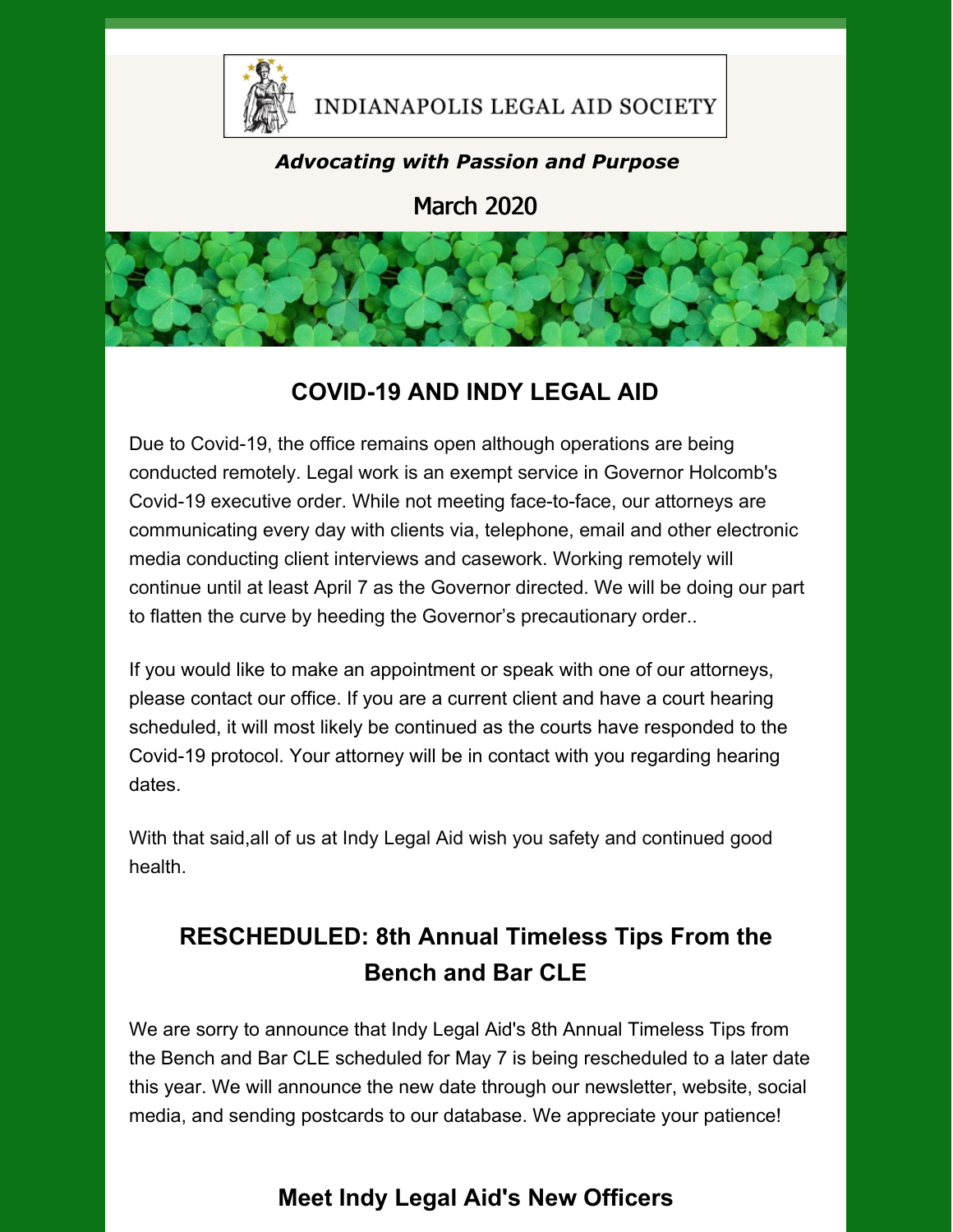Indy Legal Aid's board of directors recently elected new officers at its annual meeting on March 12, 2020.

"We are very pleased with our new officers," said John Floreancig, Indy Legal Aid General Counsel and CEO. "We greatly appreciate their dedication and enthusiasm in fulfilling Indy Legal Aid's mission."

They are as follows:









*John C. Trimble Board President Partner, Lewis Wagner, LLP*

*N. Kent Smith 1 st Vice President Attorney, Hall Render Killian Heath & Lyman, P.C.*

*Janet L. Monroe 2 nd Vice President CLO, Chief of Staff & Corporate Secretary, ClusterTruck*

*Parwana Noorzad Secretary Associate, Quarles & Brady, LLP*

*Elizabeth Russell Treasurer*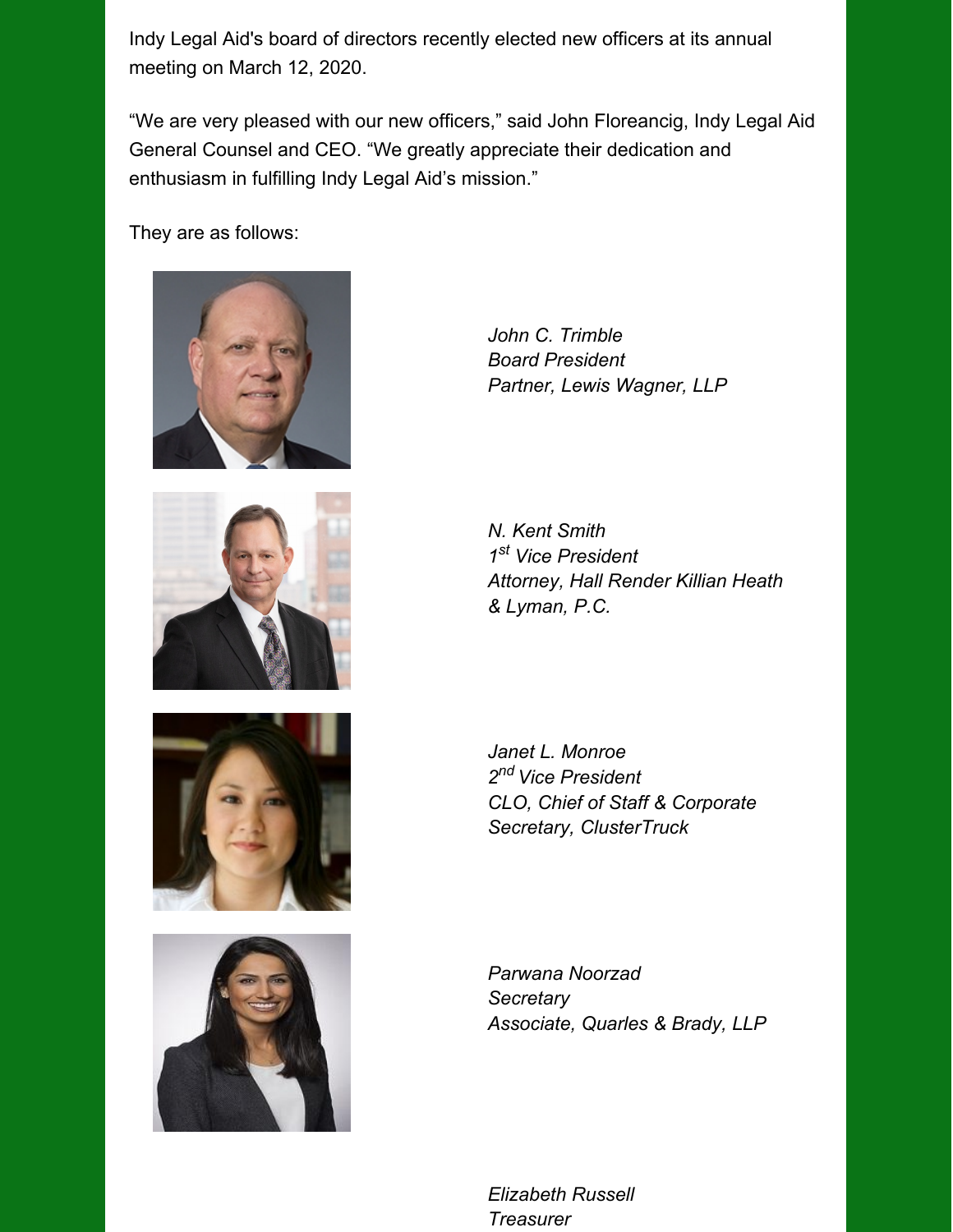*Retired Attorney, Krieg DeVault*



## **March Success Story**

"Ellen" is physically and mentally disabled as the result of a stroke several years ago, and more recently began having serious heart and breathing problems. Ellen is 68, and Social Security is her only income. Like so many of our Ordinance Violation clients, she's very alone in this world: she's single, doesn't have children, and lives alone.

Ellen was cited by the Health Department for Health Code violations at her home that rendered the home unsafe and unhealthy. The violations included loose and



broken floor tiles; lack of an operable toilet and bathtub; an inoperable kitchen sink drain; the presence of asbestos; general sanitary maintenance problems; and no water service to her home.

Ellen attended her first court hearing and soon contacted Indy Legal Aid for assistance. Deetta Steinmetz, her Indy Legal Aid attorney, immediately contacted Indy NeighborLink, a non-profit that organizes volunteers to help low-income seniors and disabled individuals bring their homes into compliance with the Health Code.

Navigating trips to the City County building was difficult for Ellen, so Deetta began appearing at Ellen's hearings on her behalf, checking in before and after each hearing to keep them both up-to-date on the case. Deetta has attended over a dozen hearings for Ellen, and with NeighborLink's help Ellen has gradually been able to bring her home into compliance with the Health Code. Deetta anticipates that the case will be dismissed at the next hearing.

Ellen recently told Deetta, "It was wonderful having legal support through the process; it allowed me to focus on fixing up my house and taking care of my health." This is the difference Indy Legal Aid was able to make in Ellen's life!

### **Volunteer Opportunities**